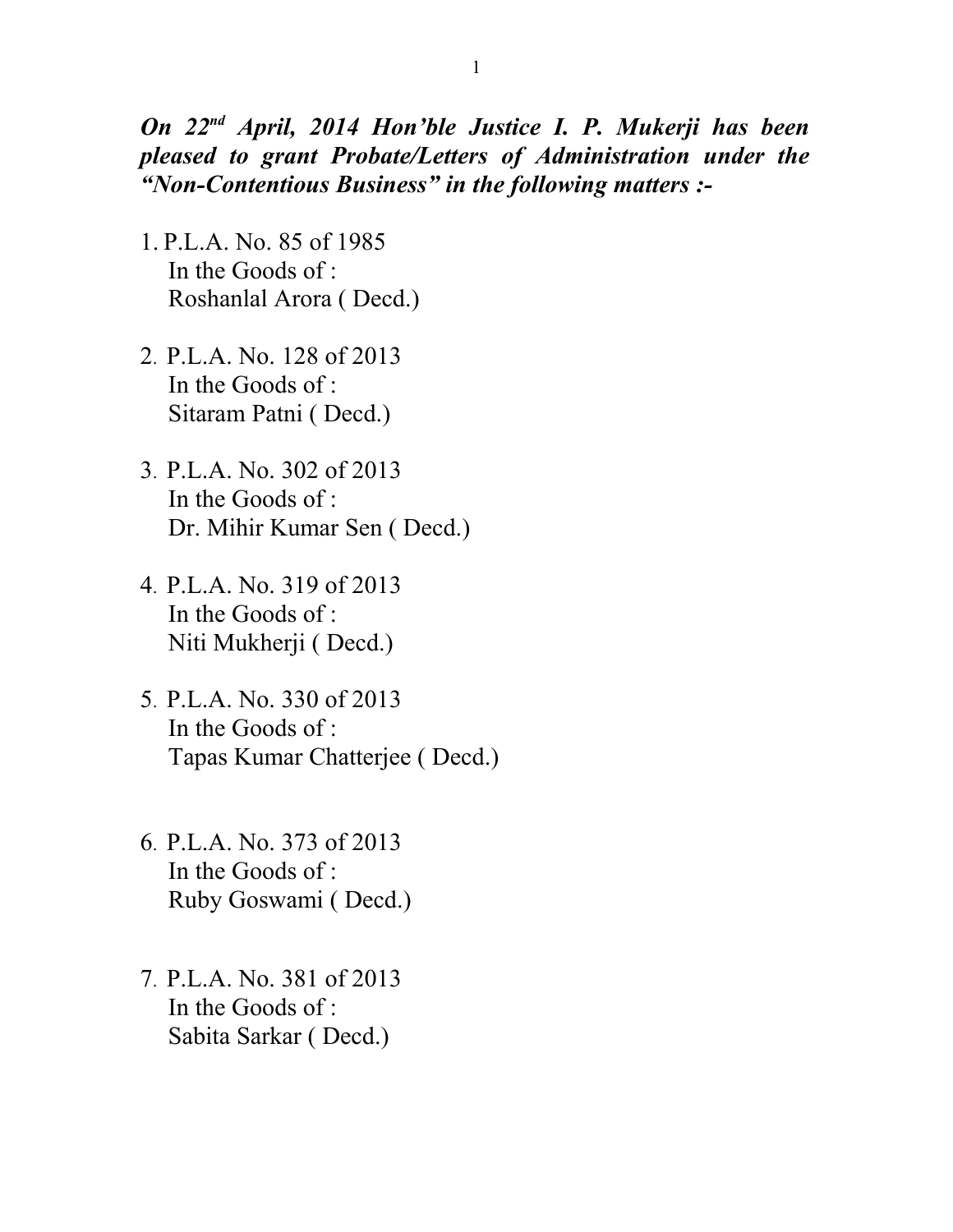- 8. P.L.A. No. 16 of 2014 In the Goods of : Tarun Mitra ( Decd.)
- 9. P.L.A. No. 26 of 2014 In the Goods of : Smt. Satyabhama Salapuria ( Decd.)
- 10. P.L.A. No. 32 of 2014 In the Goods of : Gita Daw ( Decd.)
- 11. P.L.A. No. 34 of 2014 In the Goods of : Bisweswar Daw ( Decd.)
- 12. P.L.A. No. 45 of 2014 In the Goods of : Dhirendra Nath Mukherjee ( Decd.)
- 13. P.L.A. No. 49 of 2014 In the Goods of : Jahar Lal Chandra ( Decd.)
- 14. P.L.A. No. 50 of 2014 In the Goods of : Sawal Ram Bagoria ( Decd.)
- 15. P.L.A. No. 55 of 2014 In the Goods of : Moti Shankar Paancholi @ Moti Shankar Pancholi( Decd.)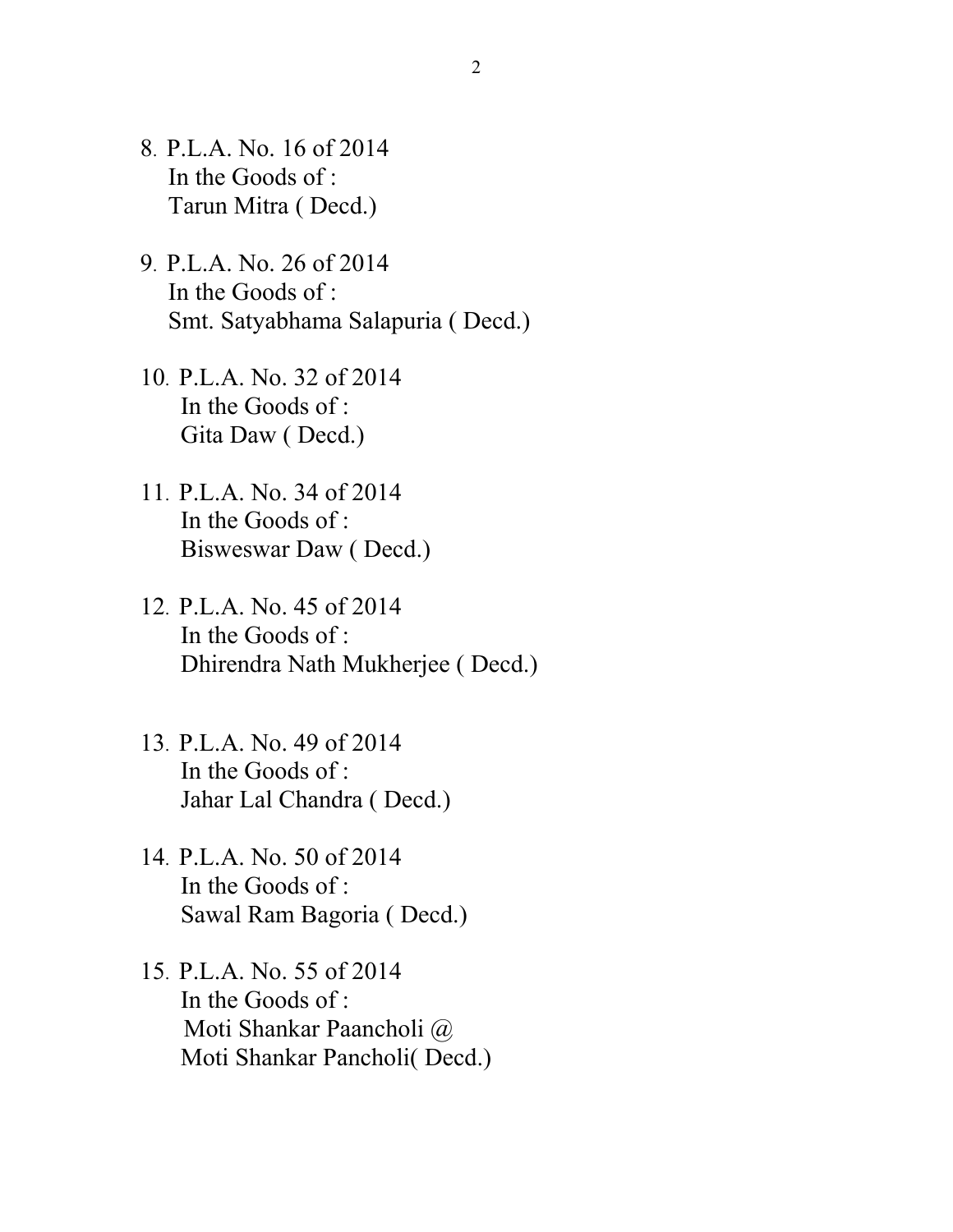- 16. P.L.A. No. 58 of 2014 In the Goods of : Pulak Chatterjee ( Decd.)
- 17. P.L.A. No. 59 of 2014 In the Goods of : Kartick Chatterjee @ Kartick Kumar Chatterjee( Decd.)
- 18. P.L.A. No. 65 of 2014 In the Goods of : Sumitra Devi Jain ( Decd.)
- 19. P.L.A. No. 66 of 2014 In the Goods of : Amalendu Kumar ( Decd.)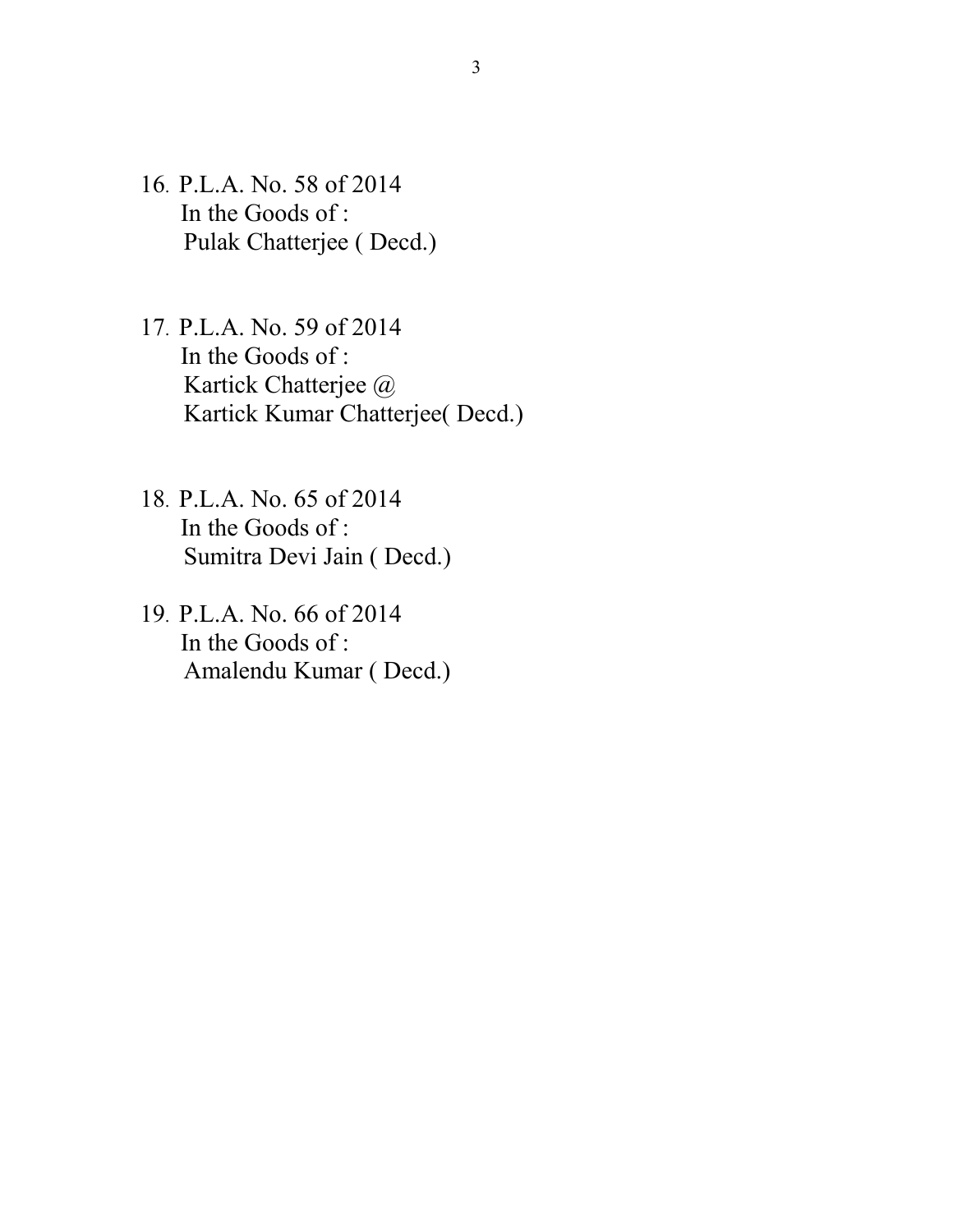*On 30th April, 2014 Hon'ble Justice I. P. Mukerji has been pleased to grant Probate/Letters of Administration under the "Non-Contentious Business" in the following matters :-*

- 1. P.L.A. No. 234 of 2012 In the Goods of : Uday Chand Dutta ( Decd.)
- 2. P.L.A. No. 166 of 2013 In the Goods of : Nirmala Dey ( Decd.)
- 3. P.L.A. No. 377 of 2013 In the Goods of : Smt. Anima Banerjee ( Decd.)
- 4. P.L.A. No. 5 of 2014 In the Goods of : Nilima Thakur ( Decd.)
- 5. P.L.A. No. 11 of 2014 In the Goods of : Aparna Banerjee ( Decd.)
- 6. P.L.A. No. 14 of 2014 In the Goods of : Sri Ram Ratan Saw ( Decd.)
- 7. P.L.A. No. 22 of 2014 In the Goods of : Radha Krishna Kedia ( Decd.)
- 8. P.L.A. No. 28 of 2014 In the Goods of : Rabindra Nath Dhar ( Decd.)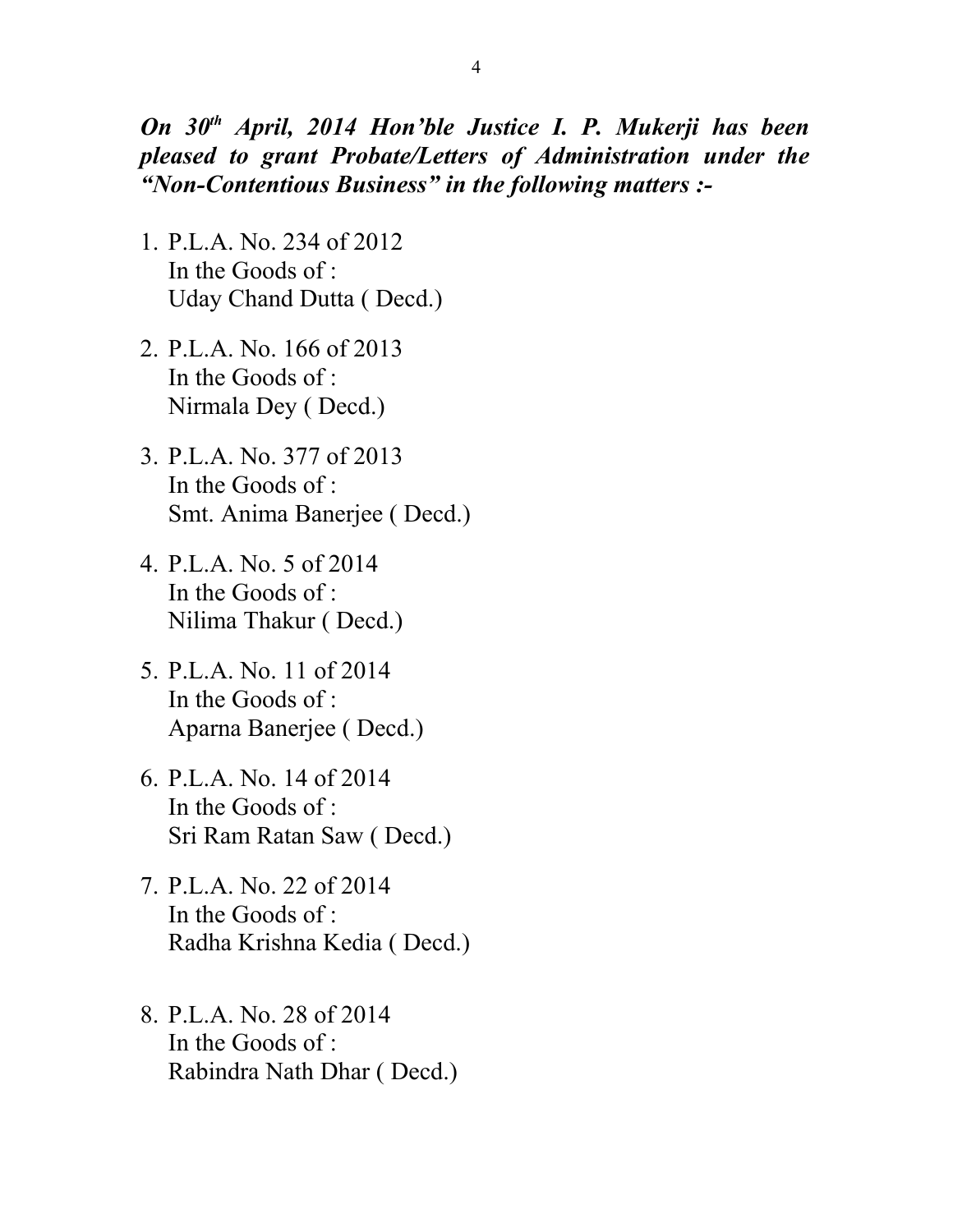- 9. P.L.A. No. 33 of 2014 In the Goods of : Uma Das ( Decd.)
- 10. P.L.A. No. 42 of 2014 In the Goods of : Manju Chatterjee ( Decd.)
- 11. P.L.A. No. 52 of 2014 In the Goods of : Debabrata Chakravarti ( Decd.)
- 12. P.L.A. No. 61 of 2014 In the Goods of : Sadhana Bose ( Decd.)
- 13. P.L.A. No. 70 of 2014 In the Goods of : Gitindra Saran Sanyal ( Decd.)
- 14. P.L.A. No. 75 of 2014 In the Goods of : Sova Agarwal ( Decd.)
- 15. P.L.A. No. 79 of 2014 In the Goods of : Sukumar Chatterjee ( Decd.)
- 16. P.L.A. No. 84 of 2014 In the Goods of : Dr. Dipok Kumar Banerjee ( Decd.)
- 17. P.L.A. No. 96 of 2014 In the Goods of : Tirtharashi Paul ( Decd.)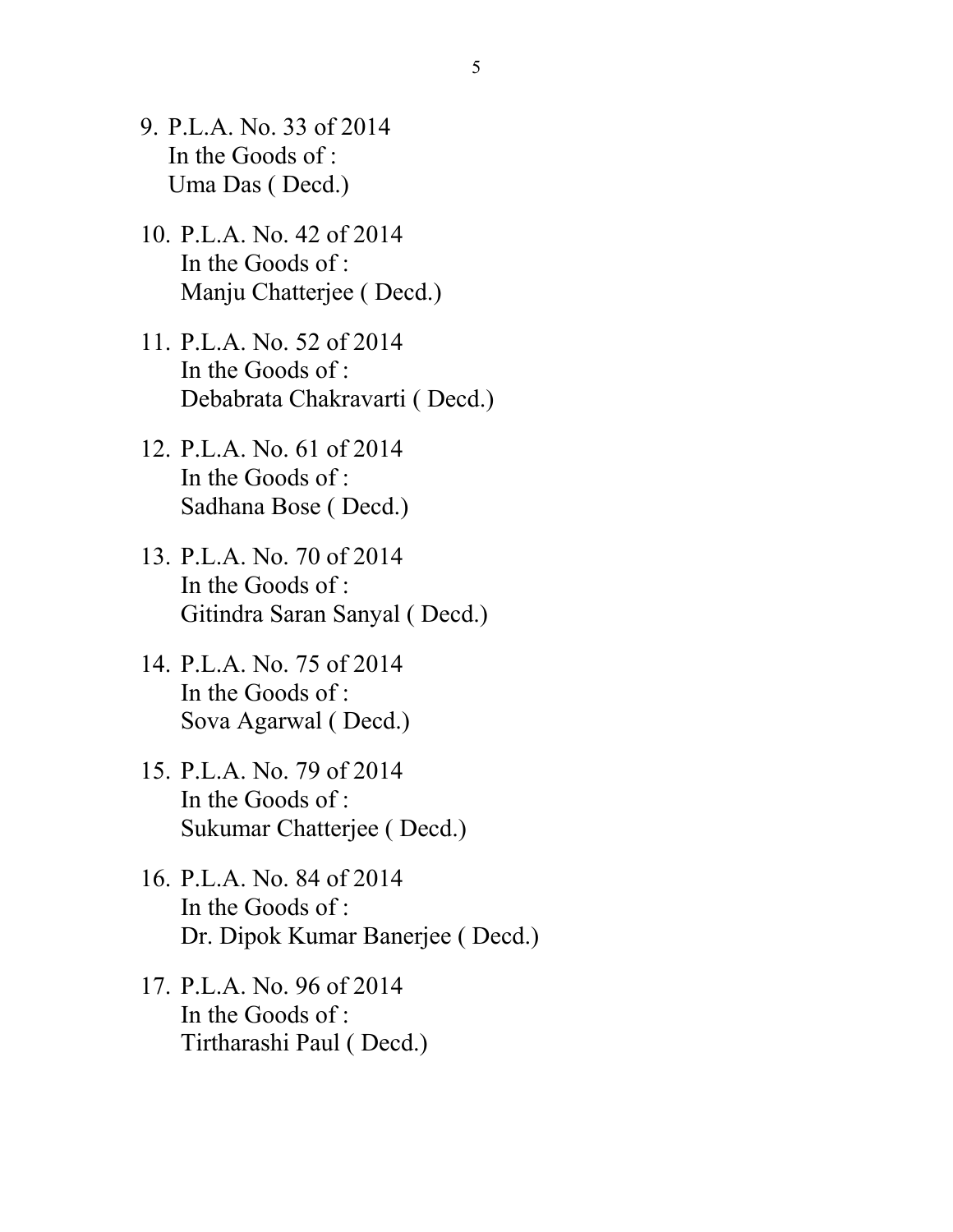- 18. P.L.A. No. 97 of 2014 In the Goods of : Suresh Kumar Agarwal @ S. K. Agarwal ( Decd.)
- 19. P.L.A. No. 100 of 2014 In the Goods of : Dr. Tapas Kumar Banerjee ( Decd.)
- 20. P.L.A. No. 114 of 2014 In the Goods of : Dr. Kamal Nayan Jalan ( Decd.)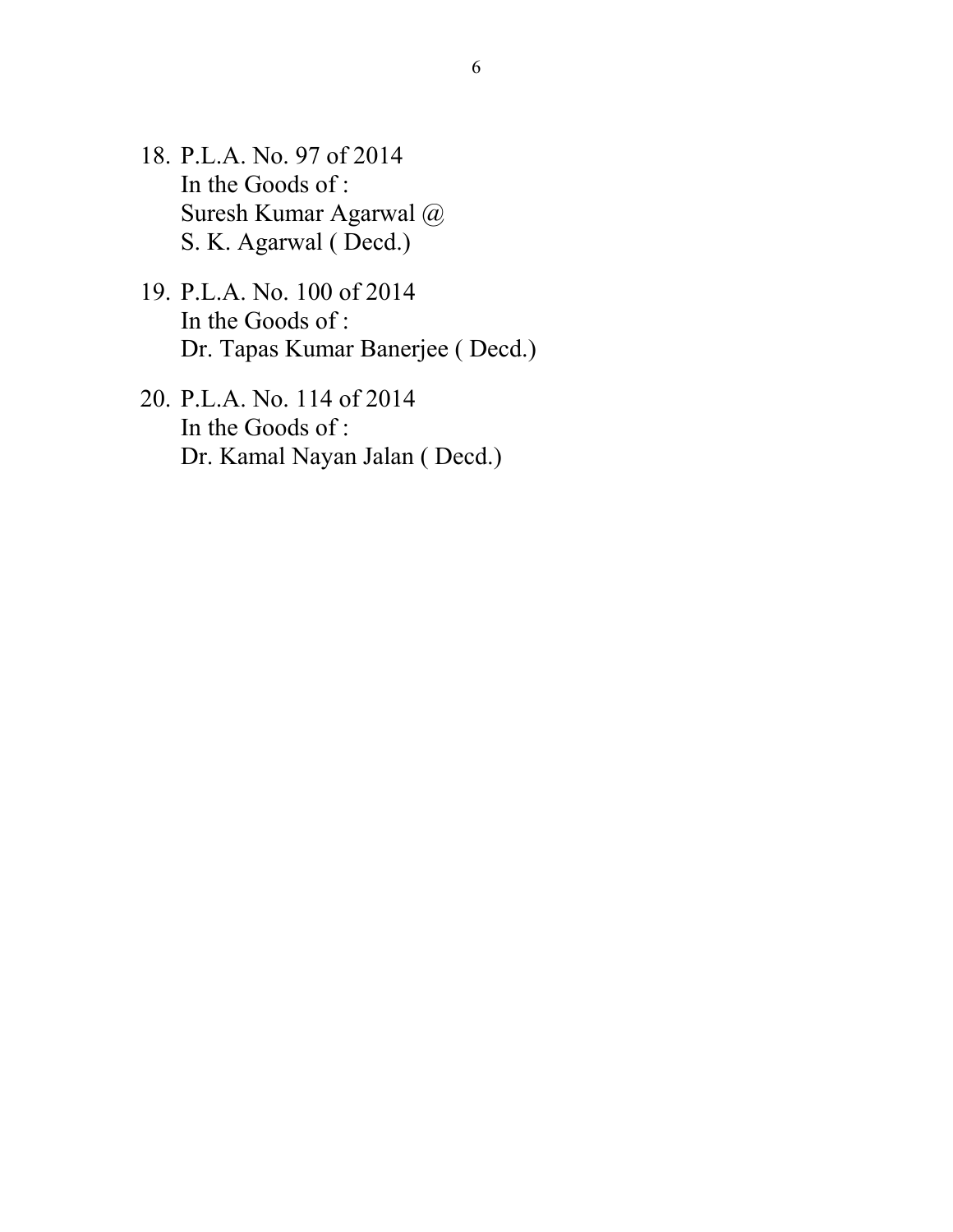*On 15th May, 2014 Hon'ble Justice I. P. Mukerji has been pleased to grant Probate/Letters of Administration under the "Non-Contentious Business" in the following matters :-*

- 1. P.L.A. No. 176 of 2010 In the Goods of : Ram Ratan Gupta ( Decd.)
- **2**. P.L.A. No. 83 of 2012 In the Goods of : Satindra Mohan Roy ( Decd.)
- 3. P.L.A. No. 306 of 2013 In the Goods of : Arati Sen ( Decd.)
- 4. P.L.A. No. 355 of 2013 In the Goods of : Sarla Devi Bhoot ( Decd.)
- 5. P.L.A. No. 13 of 2014 In the Goods of : Mahadeb Adhikary ( Decd.)
- 6. P.L.A. No. 41 of 2014 In the Goods of : Indarchand Ajitsaria ( Decd.)
- 7. P.L.A. No. 60 of 2014 In the Goods of : Mrs. Suraj Devi Daga ( Decd.)
- 8. P.L.A. No. 64 of 2014 In the Goods of : Nilima Dutt ( Decd.)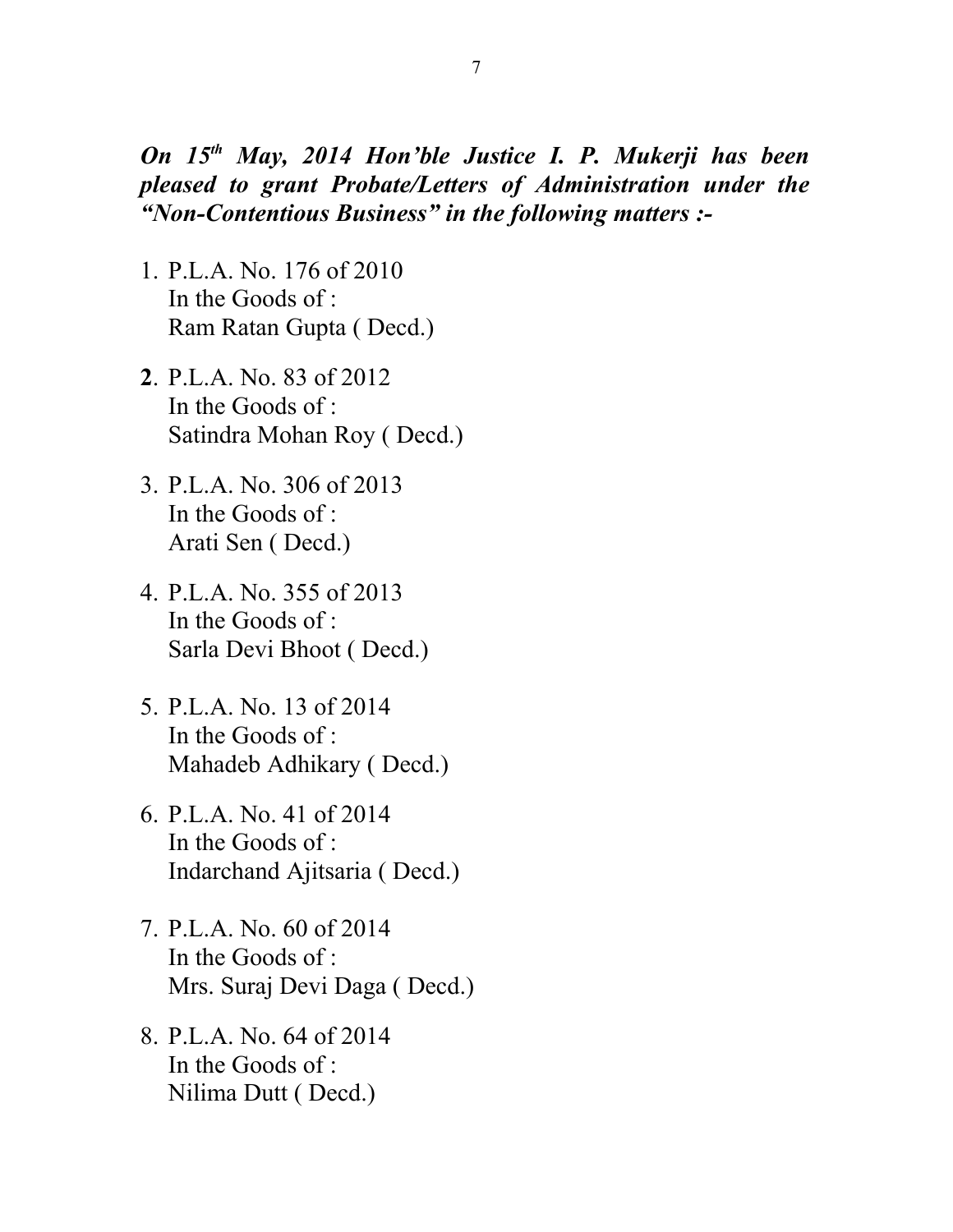- 9. P.L.A. No. 68 of 2014 In the Goods of : Pijush Kanti Sircar ( Decd.)
- 10. P.L.A. No. 85 of 2014 In the Goods of : Ram Gopal Mrotia ( Decd.)
- 11. P.L.A. No. 95 of 2014 In the Goods of : Subhkaran Rajgharia ( Decd.)
- 12. P.L.A. No. 102 of 2014 In the Goods of : Phul Chand Sanghi @ Jain ( Decd.)
- 13. P.L.A. No. 109 of 2014 In the Goods of : Srimati Ira Chatterjee ( Decd.)
- 14. P.L.A. No. 110 of 2014 In the Goods of : Sunil Das ( Decd.)
- 15. P.L.A. No. 118 of 2014 In the Goods of : Dipak Mitra ( Decd.)
- 16. P.L.A. No. 120 of 2014 In the Goods of : Juthika Rani Saha ( Decd.)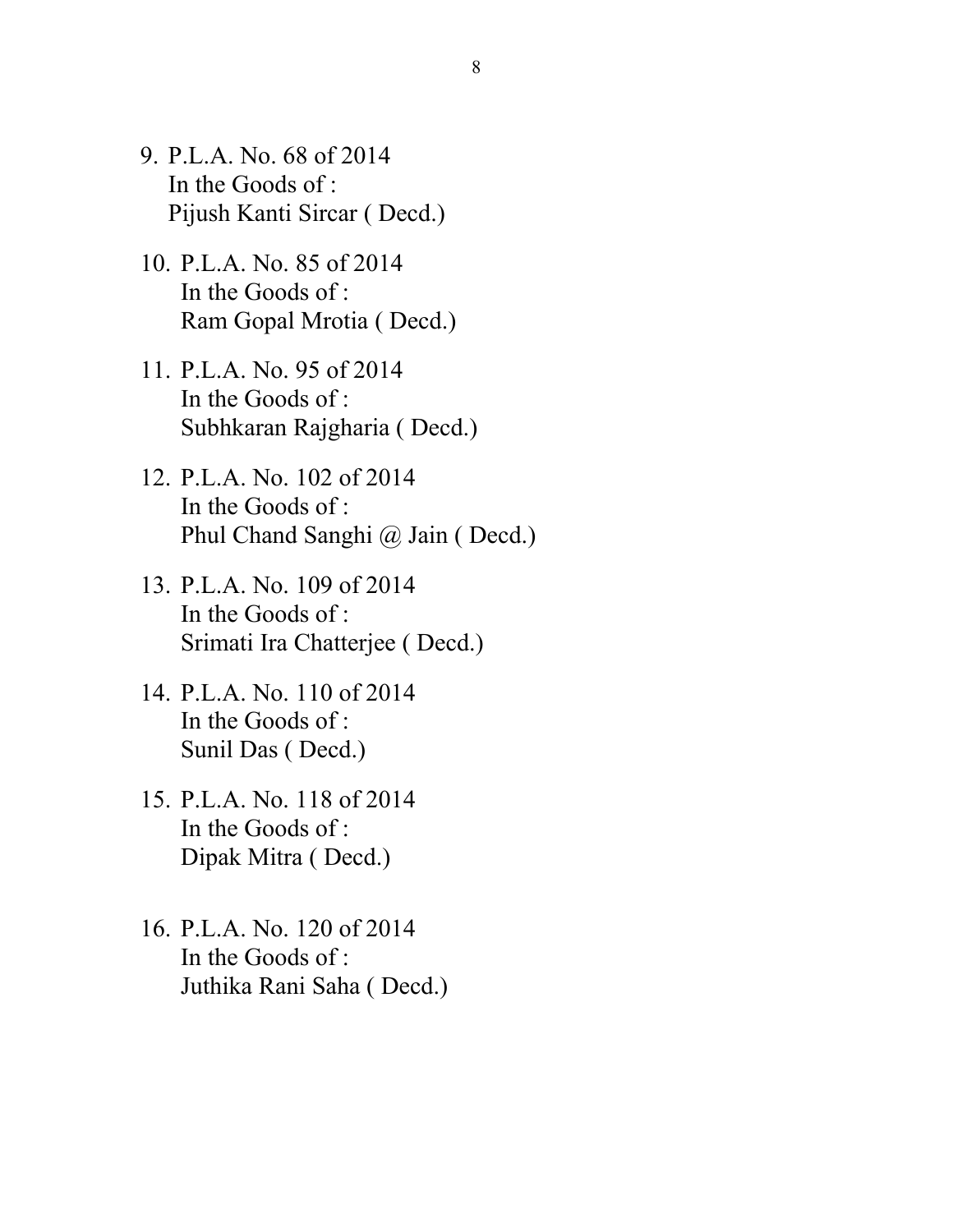17. P.L.A. No. 123 of 2014 In the Goods of : Ramanath Ghosh ( Decd.)

> **Registrar-in-Insolvency High Court, Original Side**